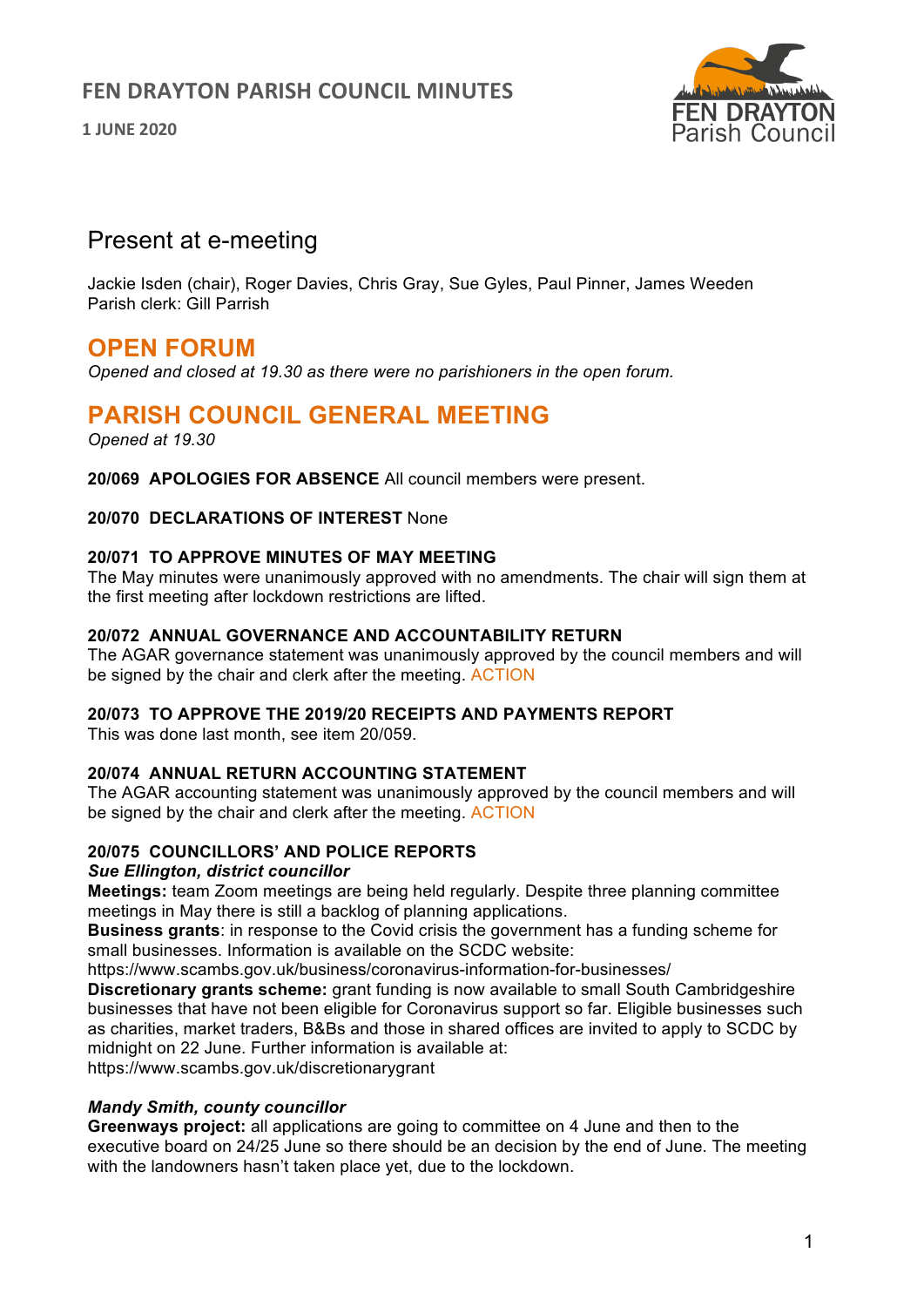## **FEN DRAYTON PARISH COUNCIL MINUTES**



**1 JUNE 2020**

**Mobile Warden Scheme**: Fen Drayton's grant bid was unsuccessful. R Davies has been speaking to CCF to determine the reasons why so they can be readdressed for a revised application in the autumn. SCDC launched its warden scheme initiative today; Sue will investigate joint funding by SCDC/CCC for the Fen Drayton scheme.

**Busway**: Sue Ellington has received many complaints about speeding cyclists on the busway path, which are a danger for pedestrians, children, dogs and horses. Mandy advised that signs have been put up, but they are often removed. Any ideas to solve the problem are welcome.

### *PCSO and crime*

**Crime:** there have been recent reports of vehicle break-ins in the RSPB main car park. The RSPB has put up new awareness signs.

**PCSO Tom Baugh** is going on three months leave. Incidents and crimes should still be reported via 101/999 or online. For any local issues email the South Cambs mailbox which is always monitored by the team SCambsCops@cambs.pnn.police.uk or

email Bujar.mani@cambs.pnn.police.uk / Tony.Martin@cambs.pnn.police.uk direct.

### **20/076 ACTIONS FROM PREVIOUS MEETINGS (***unless a separate agenda item)*

20/009 Community Warden Scheme – see 20/075

20/035 A14 Legacy Fund update – the scheme is still ongoing and Fen Drayton's application will go ahead, but no dates have been given yet.

Pavilion update – not much activity due to lockdown. Planning decision is still pending.

### **20/077 INSURANCE**

Having obtained three quotations the parish council resolved to change insurers to CAS/RSA by email vote (unanimous approval) as the existing policy expired on 31 May.

### **20/078 MAINTENANCE AND GRASS CUTTING**

CCC has been asked not to cut verges. The PC took over the village verge cutting last year but the message didn't get through to the work teams.

Purchase of new mower for handyman. A Weibang is on offer to the PC at a discounted price of £399.00 (including VAT). The council members unanimously approved its purchase.

Dog fouling in the village has increased since lock-down. The clerk will speak to the handyman about signage. Notices to be put on the village Facebook and in the Fen Drayton Focus. ACTION

A resident left a voicemail message on the clerk's phone complimenting the grass cutting contractors (RHL) on the standard of their work. The clerk has passed this on to RHL.

J Isden will put a sign on the zipwire to say it is closed. ACTION

Clerk to investigate no cycling signage for footpaths. ACTION

#### **20/079 FOOD BANK AND TOILETRIES**

S Gyles is continuing to research drop off points for food banks. The St Ives one isn't accepting toiletries at the moment. Sue Ellington advised that SCDC has emergency boxes that contain toiletries.